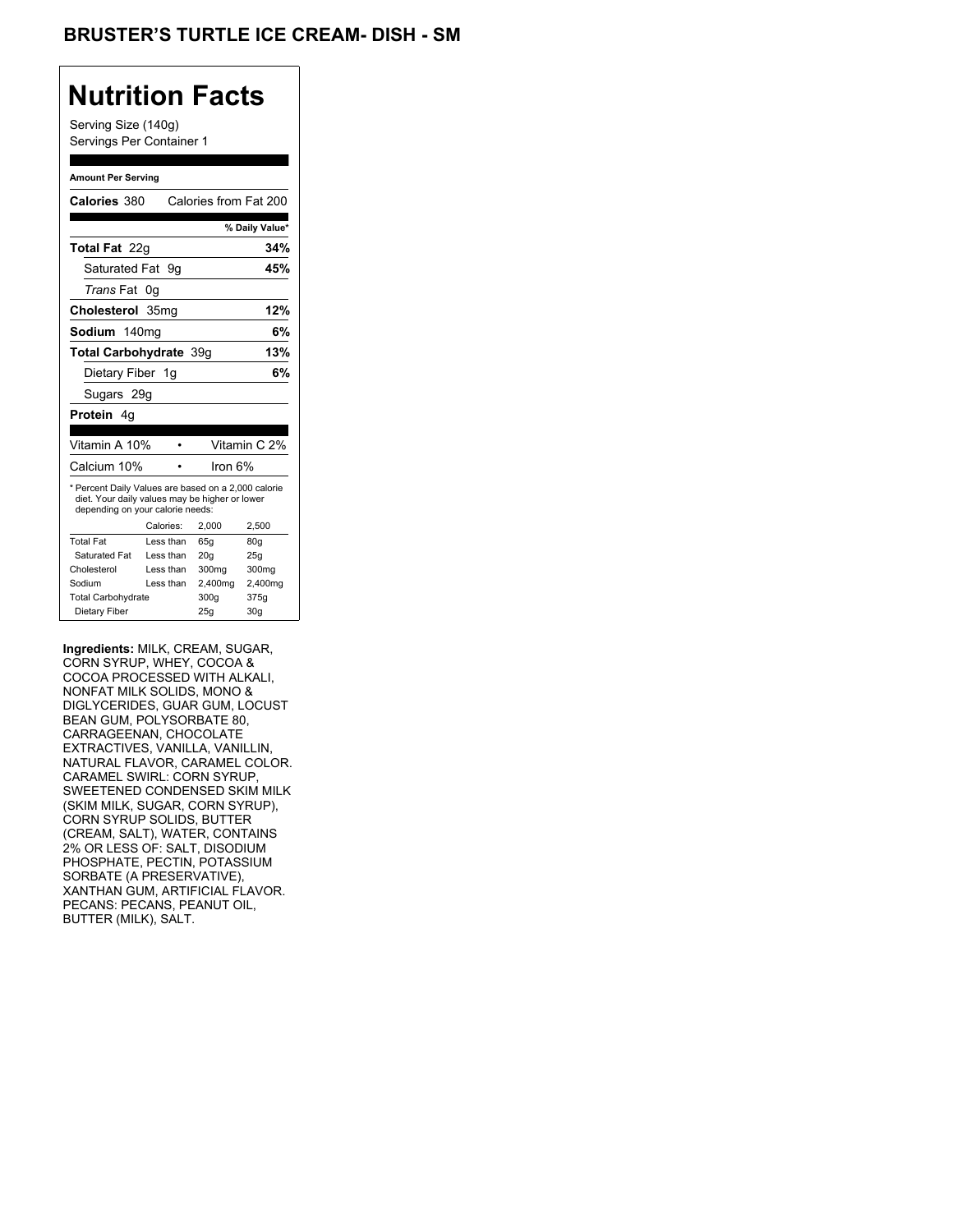## **BRUSTER'S TURTLE ICE CREAM- DISH - REG**

## Nutrition Facts

Serving Size (210g) Servings Per Container 1

#### Amount Per Serving

| Calories 560                                                                                                                              |                  | Calories from Fat 300 |                |
|-------------------------------------------------------------------------------------------------------------------------------------------|------------------|-----------------------|----------------|
|                                                                                                                                           |                  |                       | % Daily Value* |
| Total Fat 33g                                                                                                                             |                  |                       | 51%            |
| Saturated Fat 13g                                                                                                                         |                  |                       | 67%            |
| Trans Fat                                                                                                                                 | 0g               |                       |                |
| Cholesterol                                                                                                                               | 55 <sub>mq</sub> |                       | 18%            |
| Sodium 220mg                                                                                                                              |                  |                       | 9%             |
| Total Carbohydrate 59q                                                                                                                    |                  |                       | 20%            |
| Dietary Fiber 2g                                                                                                                          |                  |                       | 8%             |
| Sugars 44g                                                                                                                                |                  |                       |                |
| Protein 7g                                                                                                                                |                  |                       |                |
|                                                                                                                                           |                  |                       |                |
| Vitamin A 15%                                                                                                                             |                  |                       | Vitamin C 4%   |
| Calcium 20%                                                                                                                               |                  |                       |                |
|                                                                                                                                           |                  | Iron 8%               |                |
| * Percent Daily Values are based on a 2,000 calorie<br>diet. Your daily values may be higher or lower<br>depending on your calorie needs: |                  |                       |                |
|                                                                                                                                           | Calories:        | 2.000                 | 2,500          |
| <b>Total Fat</b>                                                                                                                          | Less than        | 65q                   | 80q            |
| Saturated Fat                                                                                                                             | Less than        | 20q                   | 25q            |
| Cholesterol                                                                                                                               | Less than        | 300mg                 | 300mg          |
| Sodium                                                                                                                                    | Less than        | 2,400mg               | 2,400mg        |
| <b>Total Carbohydrate</b>                                                                                                                 |                  | 300g                  | 375g           |

Ingredients: MILK, CREAM, SUGAR, CORN SYRUP, WHEY, COCOA & COCOA PROCESSED WITH ALKALI, NONFAT MILK SOLIDS, MONO & DIGLYCERIDES, GUAR GUM, LOCUST BEAN GUM, POLYSORBATE 80, CARRAGEENAN, CHOCOLATE EXTRACTIVES, VANILLA, VANILLIN, NATURAL FLAVOR, CARAMEL COLOR. CARAMEL SWIRL: CORN SYRUP, SWEETENED CONDENSED SKIM MILK (SKIM MILK, SUGAR, CORN SYRUP), CORN SYRUP SOLIDS, BUTTER (CREAM, SALT), WATER, CONTAINS 2% OR LESS OF: SALT, DISODIUM PHOSPHATE, PECTIN, POTASSIUM SORBATE (A PRESERVATIVE), XANTHAN GUM, ARTIFICIAL FLAVOR. PECANS: PECANS, PEANUT OIL, BUTTER (MILK), SALT.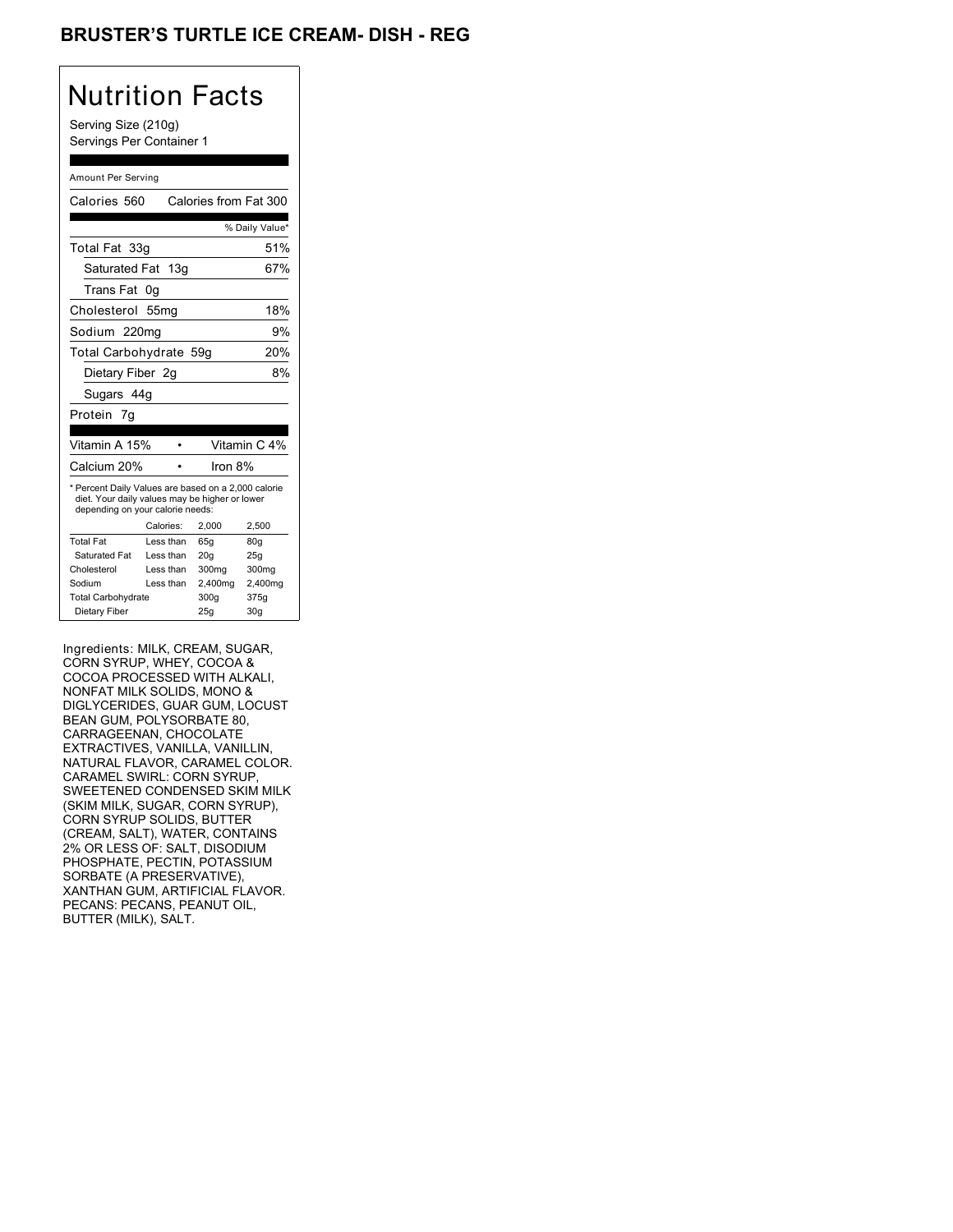## BRUSTER'S TURTLE ICE CREAM- DISH - LG

## Nutrition Facts

Serving Size (280g) Servings Per Container 1

#### Amount Per Serving

|                                  |                                                                                                       | Calories from Fat 400  |
|----------------------------------|-------------------------------------------------------------------------------------------------------|------------------------|
|                                  |                                                                                                       | % Daily Value*         |
|                                  |                                                                                                       | 68%                    |
|                                  |                                                                                                       | 90%                    |
|                                  |                                                                                                       |                        |
|                                  |                                                                                                       | 23%                    |
|                                  |                                                                                                       | 12%                    |
|                                  |                                                                                                       | 26%                    |
|                                  |                                                                                                       | 11%                    |
|                                  |                                                                                                       |                        |
|                                  |                                                                                                       |                        |
|                                  |                                                                                                       |                        |
|                                  |                                                                                                       | Vitamin C 4%           |
|                                  |                                                                                                       |                        |
|                                  | Iron $10%$                                                                                            |                        |
| depending on your calorie needs: | * Percent Daily Values are based on a 2,000 calorie<br>diet. Your daily values may be higher or lower |                        |
| Calories:                        | 2.000                                                                                                 | 2,500                  |
| Less than                        | 65q                                                                                                   | 80q                    |
| Less than                        | 20q                                                                                                   | 25q                    |
| I ess than                       | 300mg                                                                                                 | 300mg                  |
| Less than                        | 2,400mg                                                                                               | 2,400mg                |
|                                  | 300g                                                                                                  | 375g                   |
|                                  | Saturated Fat 18g<br>Cholesterol 70mg<br>Sodium 290mg<br>Dietary Fiber 3q                             | Total Carbohydrate 79g |

Ingredients: MILK, CREAM, SUGAR, CORN SYRUP, WHEY, COCOA & COCOA PROCESSED WITH ALKALI, NONFAT MILK SOLIDS, MONO & DIGLYCERIDES, GUAR GUM, LOCUST BEAN GUM, POLYSORBATE 80, CARRAGEENAN, CHOCOLATE EXTRACTIVES, VANILLA, VANILLIN, NATURAL FLAVOR, CARAMEL COLOR. CARAMEL SWIRL: CORN SYRUP, SWEETENED CONDENSED SKIM MILK (SKIM MILK, SUGAR, CORN SYRUP), CORN SYRUP SOLIDS, BUTTER (CREAM, SALT), WATER, CONTAINS 2% OR LESS OF: SALT, DISODIUM PHOSPHATE, PECTIN, POTASSIUM SORBATE (A PRESERVATIVE), XANTHAN GUM, ARTIFICIAL FLAVOR. PECANS: PECANS, PEANUT OIL, BUTTER (MILK), SALT.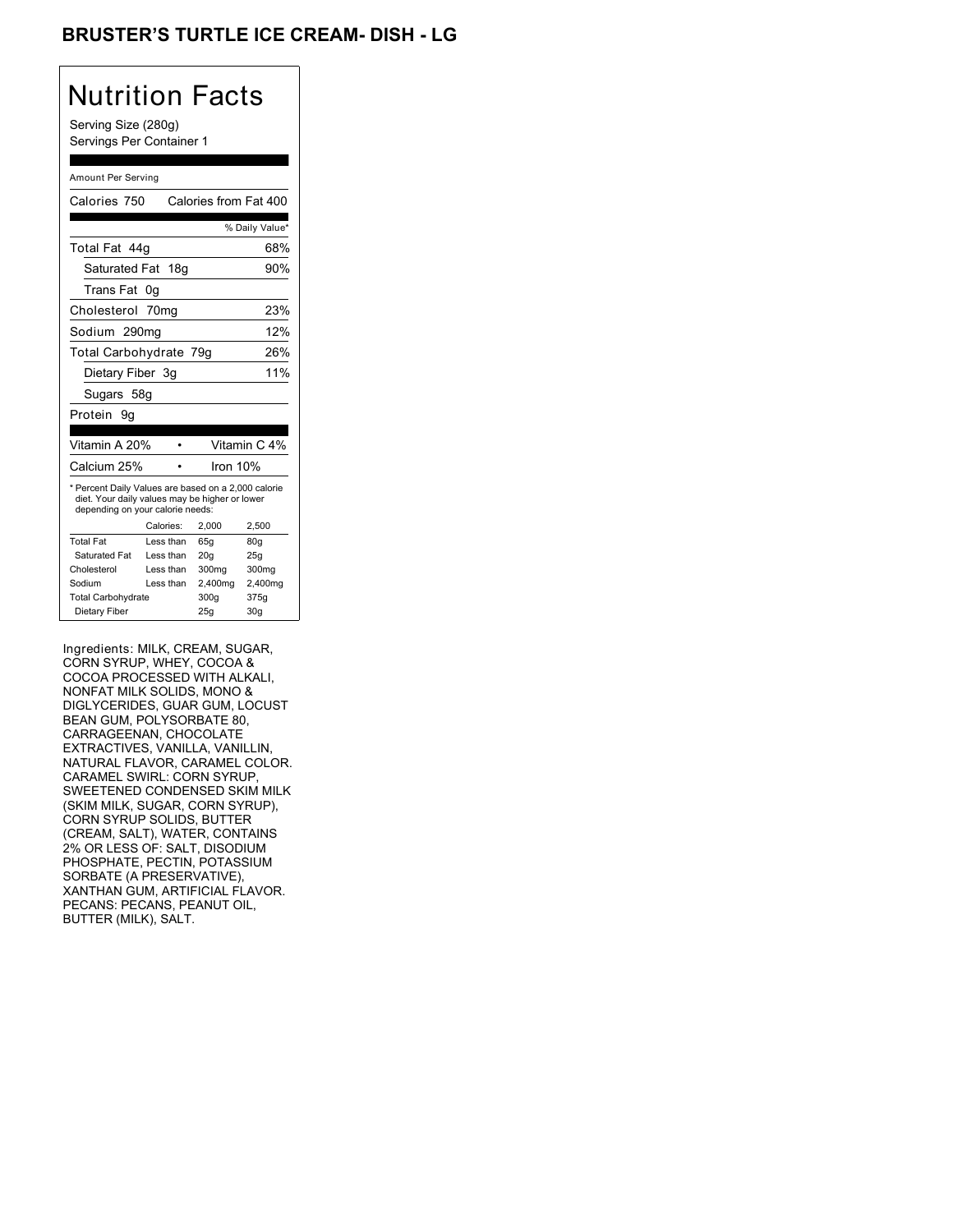## BRUSTER'S TURTLE ICE CREAM- SUGAR CONE - SM

# Nutrition Facts

Serving Size (153g) Servings Per Container 1

#### Amount Per Serving

| Calories 430           | Calories from Fat 200                               |
|------------------------|-----------------------------------------------------|
|                        | % Daily Value*                                      |
| Total Fat 22g          | 35%                                                 |
| Saturated Fat 9g       | 45%                                                 |
| Trans Fat 0q           |                                                     |
| Cholesterol 35mg       | 12%                                                 |
| Sodium 160mg           | 7%                                                  |
| Total Carbohydrate 51g | 17%                                                 |
| Dietary Fiber 1g       | 6%                                                  |
| Sugars 32g             |                                                     |
| Protein 5g             |                                                     |
| Vitamin A 10%          | Vitamin C 2%                                        |
| Calcium 15%            | Iron $8\%$                                          |
| diet.                  | * Percent Daily Values are based on a 2,000 calorie |

Ingredients: MILK, CREAM, SUGAR, CORN SYRUP, WHEY, COCOA & COCOA PROCESSED WITH ALKALI, NONFAT MILK SOLIDS, MONO & DIGLYCERIDES, GUAR GUM, LOCUST BEAN GUM, POLYSORBATE 80, CARRAGEENAN, CHOCOLATE EXTRACTIVES, VANILLA, VANILLIN, NATURAL FLAVOR, CARAMEL COLOR. CARAMEL SWIRL: CORN SYRUP, SWEETENED CONDENSED SKIM MILK (SKIM MILK, SUGAR, CORN SYRUP), CORN SYRUP SOLIDS, BUTTER (CREAM, SALT), WATER, CONTAINS 2% OR LESS OF: SALT, DISODIUM PHOSPHATE, PECTIN, POTASSIUM SORBATE (A PRESERVATIVE), XANTHAN GUM, ARTIFICIAL FLAVOR. PECANS: PECANS, PEANUT OIL, BUTTER (MILK), SALT. SUGAR CONE: ENRICHED WHEAT FLOUR (ENRICHED WITH NIACIN, REDUCED IRON, THIAMIN MONONITRATE, RIBOFLAVIN, FOLIC ACID), TAPIOCA FLOUR, SUGAR, VEGETABLE SHORTENING (SOYBEAN AND/OR CANOLA OIL, MODIFIED PALM OIL, SOY LECITHIN, AND/OR PARTIALLY HYDROGENATED SOYBEAN OIL), OAT FIBER AND/OR VEGETABLE FIBER, SALT, CARAMEL COLOR, ARTIFICIAL FLAVOR, SOY LECITHIN.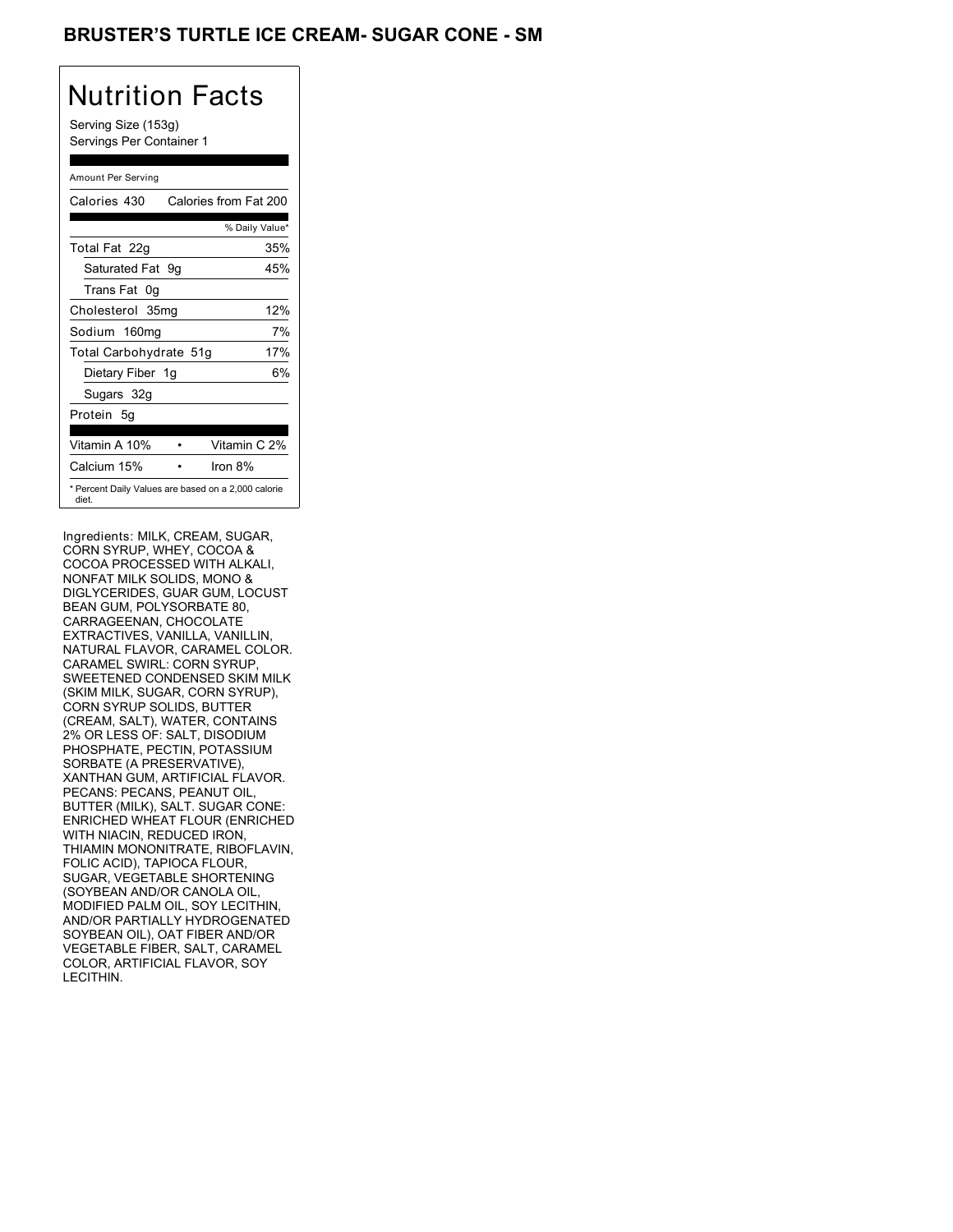### **BRUSTER'S TURTLE ICE CREAM- SUGAR CONE - REG**

# Nutrition Facts

Serving Size (223g) Servings Per Container 1

#### Amount Per Serving

| Calories 620           | Calories from Fat 300                               |
|------------------------|-----------------------------------------------------|
|                        | % Daily Value*                                      |
| Total Fat 34g          | 52%                                                 |
| Saturated Fat 13g      | 67%                                                 |
| Trans Fat 0q           |                                                     |
| Cholesterol 55mg       | 18%                                                 |
| Sodium 240mg           | 10%                                                 |
| Total Carbohydrate 71g | 24%                                                 |
| Dietary Fiber 2g       | 8%                                                  |
| Sugars 47g             |                                                     |
| Protein 7q             |                                                     |
|                        |                                                     |
| Vitamin A 15%          | Vitamin C 4%                                        |
| Calcium 20%            | Iron $10%$                                          |
| diet.                  | * Percent Daily Values are based on a 2,000 calorie |

Ingredients: MILK, CREAM, SUGAR, CORN SYRUP, WHEY, COCOA & COCOA PROCESSED WITH ALKALI, NONFAT MILK SOLIDS, MONO & DIGLYCERIDES, GUAR GUM, LOCUST BEAN GUM, POLYSORBATE 80, CARRAGEENAN, CHOCOLATE EXTRACTIVES, VANILLA, VANILLIN, NATURAL FLAVOR, CARAMEL COLOR. CARAMEL SWIRL: CORN SYRUP, SWEETENED CONDENSED SKIM MILK (SKIM MILK, SUGAR, CORN SYRUP), CORN SYRUP SOLIDS, BUTTER (CREAM, SALT), WATER, CONTAINS 2% OR LESS OF: SALT, DISODIUM PHOSPHATE, PECTIN, POTASSIUM SORBATE (A PRESERVATIVE), XANTHAN GUM, ARTIFICIAL FLAVOR. PECANS: PECANS, PEANUT OIL, BUTTER (MILK), SALT. SUGAR CONE: ENRICHED WHEAT FLOUR (ENRICHED WITH NIACIN, REDUCED IRON, THIAMIN MONONITRATE, RIBOFLAVIN, FOLIC ACID), TAPIOCA FLOUR, SUGAR, VEGETABLE SHORTENING (SOYBEAN AND/OR CANOLA OIL, MODIFIED PALM OIL, SOY LECITHIN, AND/OR PARTIALLY HYDROGENATED SOYBEAN OIL), OAT FIBER AND/OR VEGETABLE FIBER, SALT, CARAMEL COLOR, ARTIFICIAL FLAVOR, SOY LECITHIN.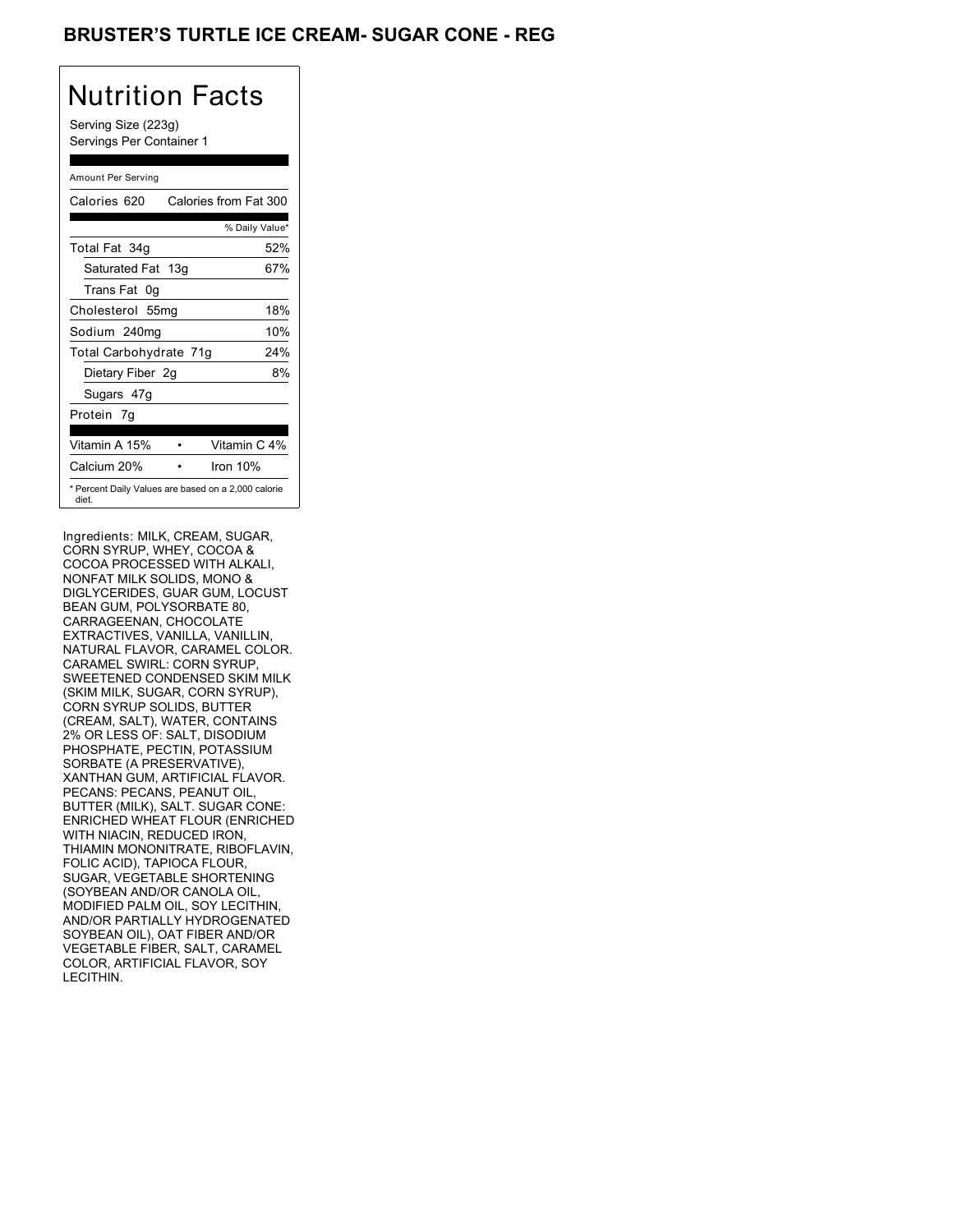## BRUSTER'S TURTLE ICE CREAM- SUGAR CONE - LG

# Nutrition Facts

Serving Size (293g) Servings Per Container 1

#### Amount Per Serving

| Calories 800           | Calories from Fat 400                               |
|------------------------|-----------------------------------------------------|
|                        | % Daily Value*                                      |
| Total Fat 45g          | 69%                                                 |
| Saturated Fat 18g      | 90%                                                 |
| Trans Fat 0q           |                                                     |
| Cholesterol 70mg       | 23%                                                 |
| Sodium 310mg           | 13%                                                 |
| Total Carbohydrate 91g | 30%                                                 |
| Dietary Fiber 3g       | 11%                                                 |
| Sugars 61g             |                                                     |
| Protein 9q             |                                                     |
|                        |                                                     |
| Vitamin A 20%          | Vitamin C 4%                                        |
| Calcium 25%            | Iron $15%$                                          |
| diet.                  | * Percent Daily Values are based on a 2,000 calorie |

Ingredients: MILK, CREAM, SUGAR, CORN SYRUP, WHEY, COCOA & COCOA PROCESSED WITH ALKALI, NONFAT MILK SOLIDS, MONO & DIGLYCERIDES, GUAR GUM, LOCUST BEAN GUM, POLYSORBATE 80, CARRAGEENAN, CHOCOLATE EXTRACTIVES, VANILLA, VANILLIN, NATURAL FLAVOR, CARAMEL COLOR. CARAMEL SWIRL: CORN SYRUP, SWEETENED CONDENSED SKIM MILK (SKIM MILK, SUGAR, CORN SYRUP), CORN SYRUP SOLIDS, BUTTER (CREAM, SALT), WATER, CONTAINS 2% OR LESS OF: SALT, DISODIUM PHOSPHATE, PECTIN, POTASSIUM SORBATE (A PRESERVATIVE), XANTHAN GUM, ARTIFICIAL FLAVOR. PECANS: PECANS, PEANUT OIL, BUTTER (MILK), SALT. SUGAR CONE: ENRICHED WHEAT FLOUR (ENRICHED WITH NIACIN, REDUCED IRON, THIAMIN MONONITRATE, RIBOFLAVIN, FOLIC ACID), TAPIOCA FLOUR, SUGAR, VEGETABLE SHORTENING (SOYBEAN AND/OR CANOLA OIL, MODIFIED PALM OIL, SOY LECITHIN, AND/OR PARTIALLY HYDROGENATED SOYBEAN OIL), OAT FIBER AND/OR VEGETABLE FIBER, SALT, CARAMEL COLOR, ARTIFICIAL FLAVOR, SOY LECITHIN.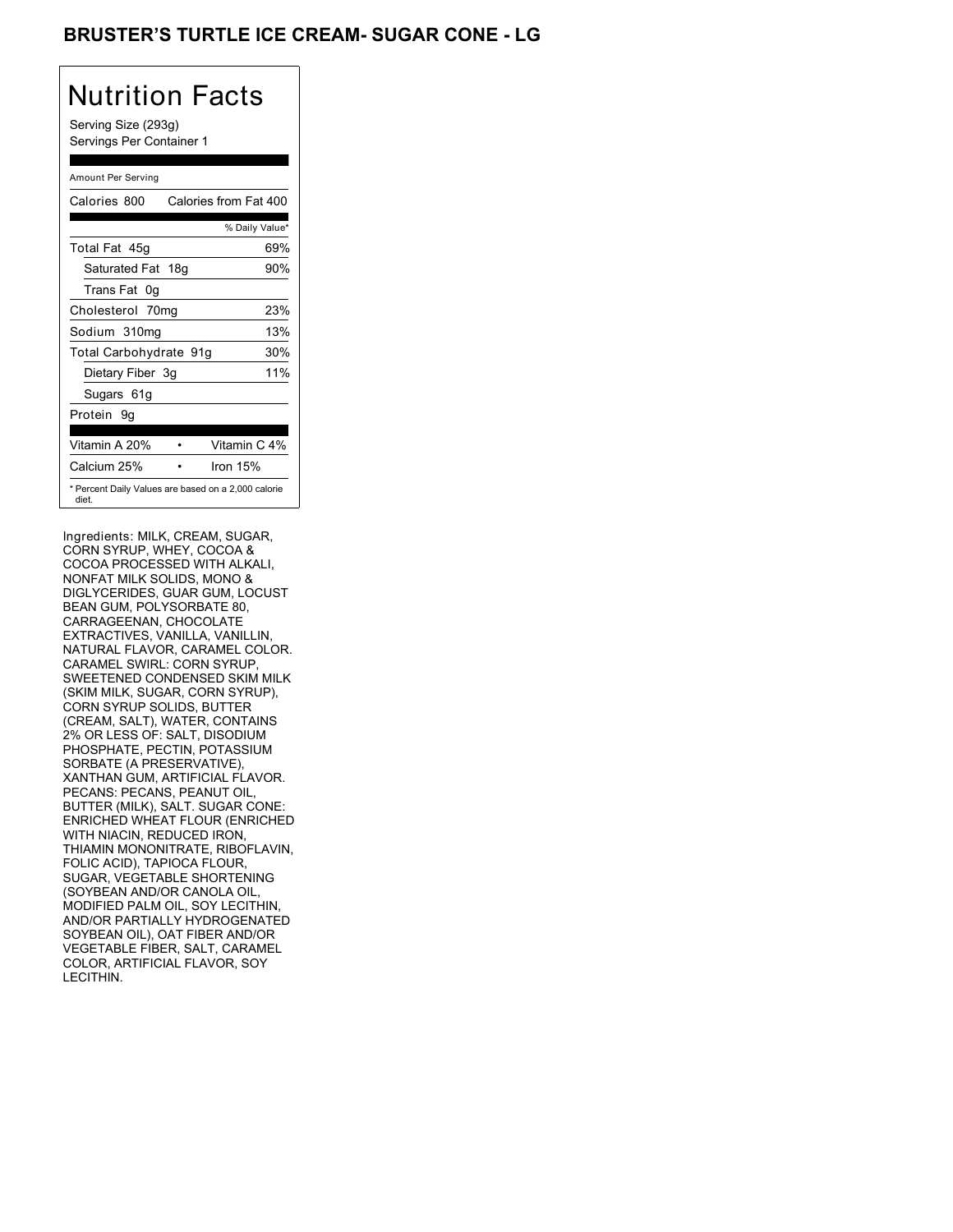## BRUSTER'S TURTLE ICE CREAM- CAKE CONE - SM

# Nutrition Facts

Serving Size (146g) Servings Per Container 1

#### Amount Per Serving

| Calories 400           | Calories from Fat 200                               |
|------------------------|-----------------------------------------------------|
|                        | % Daily Value*                                      |
| Total Fat 22g          | 34%                                                 |
| Saturated Fat 9g       | 45%                                                 |
| Trans Fat 0q           |                                                     |
| Cholesterol 35mg       | 12%                                                 |
| Sodium 150mg           | 6%                                                  |
| Total Carbohydrate 44g | 15%                                                 |
| Dietary Fiber 1g       | 6%                                                  |
| Sugars 29g             |                                                     |
| Protein 5q             |                                                     |
| Vitamin A 10%          | Vitamin C 2%                                        |
| Calcium 10%            | Iron $8\%$                                          |
| diet.                  | * Percent Daily Values are based on a 2,000 calorie |

Ingredients: MILK, CREAM, SUGAR, CORN SYRUP, WHEY, COCOA & COCOA PROCESSED WITH ALKALI, NONFAT MILK SOLIDS, MONO & DIGLYCERIDES, GUAR GUM, LOCUST BEAN GUM, POLYSORBATE 80, CARRAGEENAN, CHOCOLATE EXTRACTIVES, VANILLA, VANILLIN, NATURAL FLAVOR, CARAMEL COLOR. CARAMEL SWIRL: CORN SYRUP, SWEETENED CONDENSED SKIM MILK (SKIM MILK, SUGAR, CORN SYRUP), CORN SYRUP SOLIDS, BUTTER (CREAM, SALT), WATER, CONTAINS 2% OR LESS OF: SALT, DISODIUM PHOSPHATE, PECTIN, POTASSIUM SORBATE (A PRESERVATIVE), XANTHAN GUM, ARTIFICIAL FLAVOR. PECANS: PECANS, PEANUT OIL, BUTTER (MILK), SALT. CAKE CONE: ENRICHED WHEAT FLOUR (ENRICHED WITH NIACIN, REDUCED IRON, THIAMIN MONONITRATE, RIBOFLAVIN, FOLIC ACID), TAPIOCA FLOUR, SUGAR, VEGETABLE OIL SHORTENING (SOYBEAN AND/OR CANOLA OIL, MODIFIED PALM OIL, SOY LECITHIN, AND/OR PARTIALLY HYDROGENATED SOYBEAN OIL), LEAVENING (SODIUM BICARBONATE, AMMONIUM BICARBONATE), SALT, NATURAL FLAVOR, ANNATTO (VEGETABLE COLOR).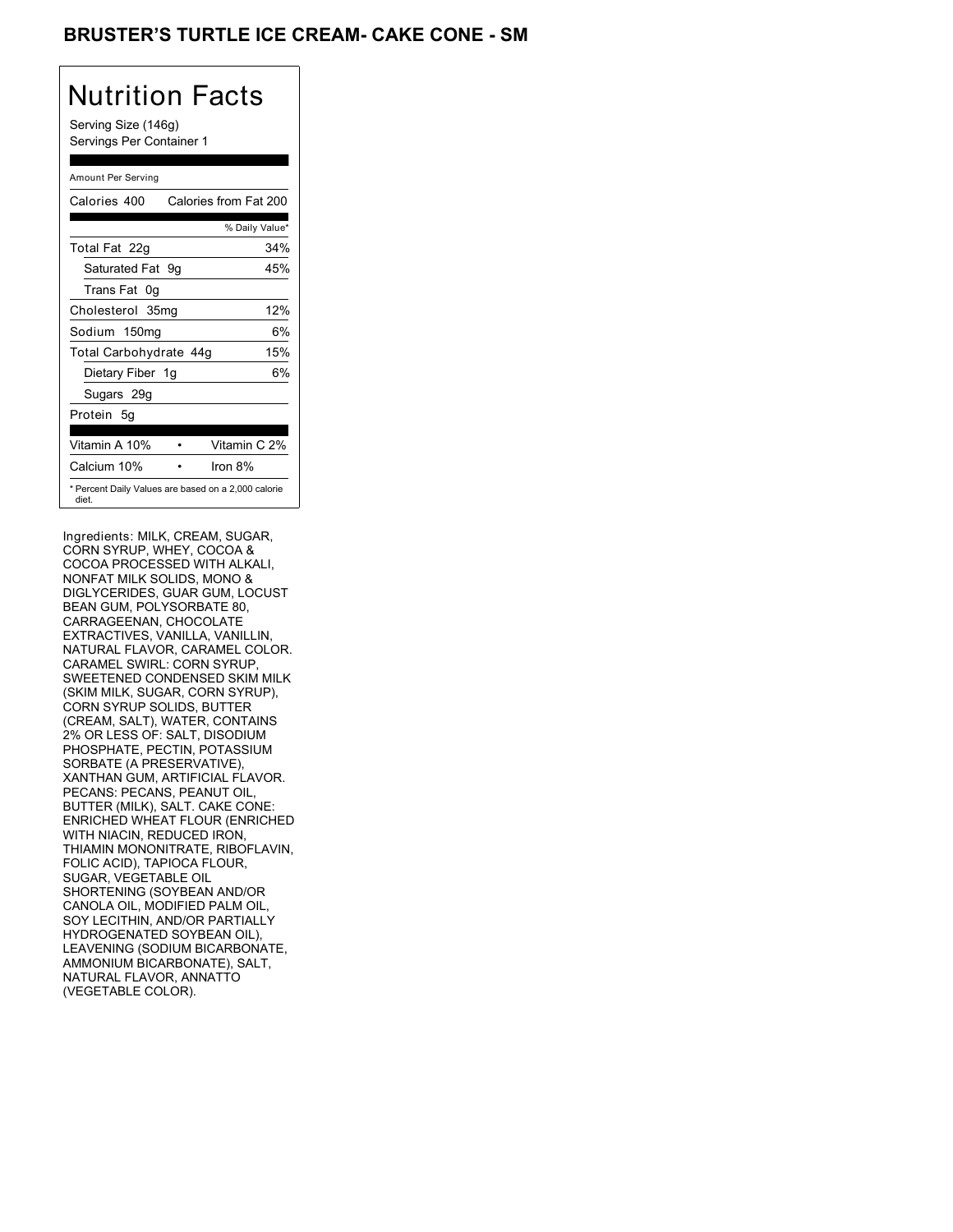## **BRUSTER'S TURTLE ICE CREAM- CAKE CONE - REG**

# Nutrition Facts

Serving Size (216g) Servings Per Container 1

#### Amount Per Serving

| Calories 590                                                 | Calories from Fat 300 |
|--------------------------------------------------------------|-----------------------|
|                                                              | % Daily Value*        |
| Total Fat 33g                                                | 51%                   |
| Saturated Fat 13g                                            | 67%                   |
| Trans Fat 0q                                                 |                       |
| Cholesterol 55mg                                             | 18%                   |
| Sodium 230mg                                                 | 9%                    |
| Total Carbohydrate 64g                                       | 21%                   |
| Dietary Fiber 2g                                             | 8%                    |
| Sugars 44g                                                   |                       |
| Protein 7q                                                   |                       |
| Vitamin A 15%                                                | Vitamin C 4%          |
| Calcium 20%                                                  | Iron $10%$            |
| * Percent Daily Values are based on a 2,000 calorie<br>diet. |                       |

Ingredients: MILK, CREAM, SUGAR, CORN SYRUP, WHEY, COCOA & COCOA PROCESSED WITH ALKALI, NONFAT MILK SOLIDS, MONO & DIGLYCERIDES, GUAR GUM, LOCUST BEAN GUM, POLYSORBATE 80, CARRAGEENAN, CHOCOLATE EXTRACTIVES, VANILLA, VANILLIN, NATURAL FLAVOR, CARAMEL COLOR. CARAMEL SWIRL: CORN SYRUP, SWEETENED CONDENSED SKIM MILK (SKIM MILK, SUGAR, CORN SYRUP), CORN SYRUP SOLIDS, BUTTER (CREAM, SALT), WATER, CONTAINS 2% OR LESS OF: SALT, DISODIUM PHOSPHATE, PECTIN, POTASSIUM SORBATE (A PRESERVATIVE), XANTHAN GUM, ARTIFICIAL FLAVOR. PECANS: PECANS, PEANUT OIL, BUTTER (MILK), SALT. CAKE CONE: ENRICHED WHEAT FLOUR (ENRICHED WITH NIACIN, REDUCED IRON, THIAMIN MONONITRATE, RIBOFLAVIN, FOLIC ACID), TAPIOCA FLOUR, SUGAR, VEGETABLE OIL SHORTENING (SOYBEAN AND/OR CANOLA OIL, MODIFIED PALM OIL, SOY LECITHIN, AND/OR PARTIALLY HYDROGENATED SOYBEAN OIL), LEAVENING (SODIUM BICARBONATE, AMMONIUM BICARBONATE), SALT, NATURAL FLAVOR, ANNATTO (VEGETABLE COLOR).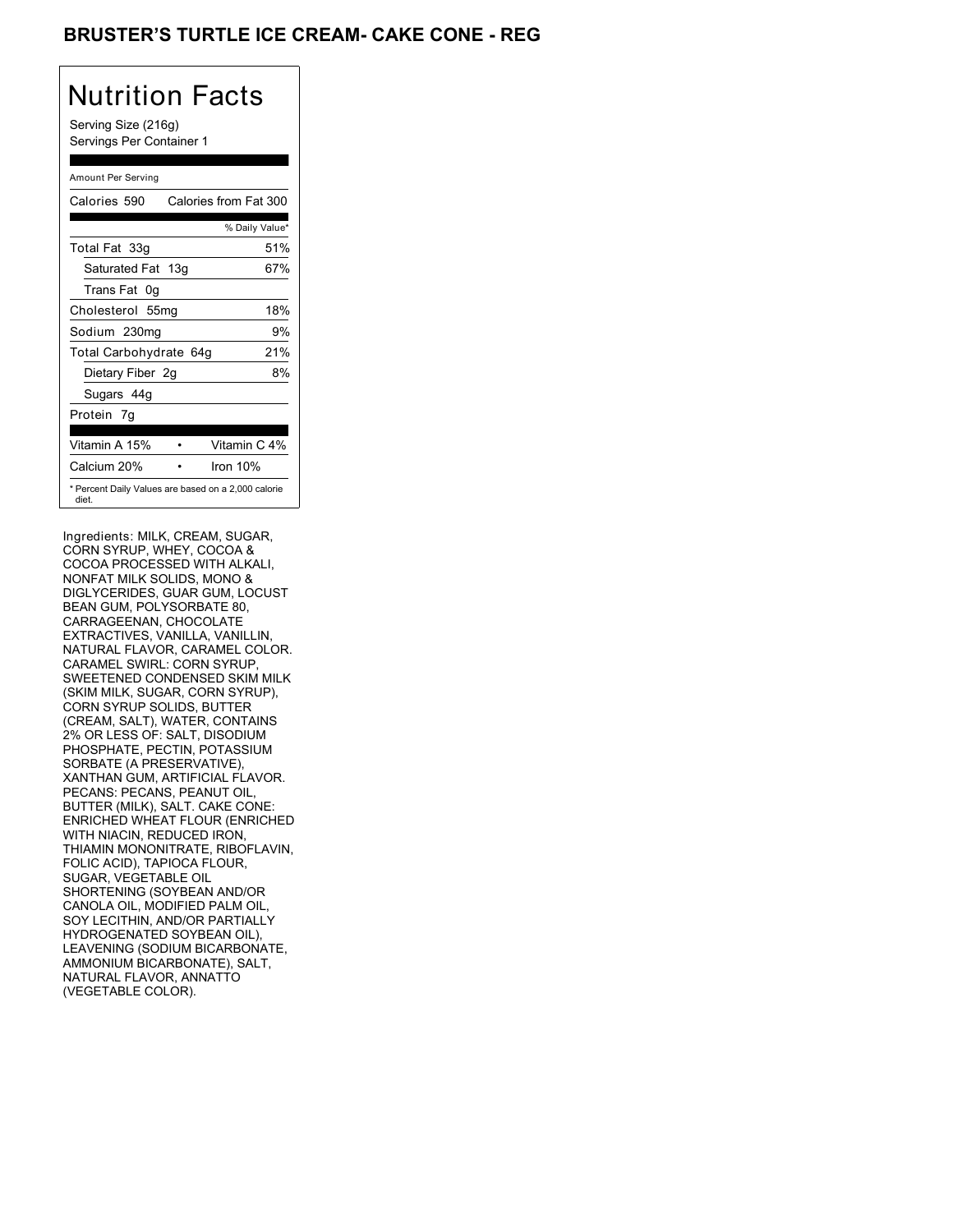## **BRUSTER'S TURTLE ICE CREAM- CAKE CONE - LG**

# Nutrition Facts

Serving Size (286g) Servings Per Container 1

#### Amount Per Serving

| Calories 770           | Calories from Fat 400                               |
|------------------------|-----------------------------------------------------|
|                        | % Daily Value*                                      |
| Total Fat 45g          | 68%                                                 |
| Saturated Fat 18g      | 90%                                                 |
| Trans Fat 0q           |                                                     |
| Cholesterol 70mg       | 23%                                                 |
| Sodium 300mg           | 12%                                                 |
| Total Carbohydrate 84g | 28%                                                 |
| Dietary Fiber 3g       | 11%                                                 |
| Sugars 58g             |                                                     |
| Protein 9q             |                                                     |
|                        |                                                     |
| Vitamin A 20%          | Vitamin C 4%                                        |
| Calcium 25%            | Iron $15%$                                          |
| diet.                  | * Percent Daily Values are based on a 2,000 calorie |

Ingredients: MILK, CREAM, SUGAR, CORN SYRUP, WHEY, COCOA & COCOA PROCESSED WITH ALKALI, NONFAT MILK SOLIDS, MONO & DIGLYCERIDES, GUAR GUM, LOCUST BEAN GUM, POLYSORBATE 80, CARRAGEENAN, CHOCOLATE EXTRACTIVES, VANILLA, VANILLIN, NATURAL FLAVOR, CARAMEL COLOR. CARAMEL SWIRL: CORN SYRUP, SWEETENED CONDENSED SKIM MILK (SKIM MILK, SUGAR, CORN SYRUP), CORN SYRUP SOLIDS, BUTTER (CREAM, SALT), WATER, CONTAINS 2% OR LESS OF: SALT, DISODIUM PHOSPHATE, PECTIN, POTASSIUM SORBATE (A PRESERVATIVE), XANTHAN GUM, ARTIFICIAL FLAVOR. PECANS: PECANS, PEANUT OIL, BUTTER (MILK), SALT. CAKE CONE: ENRICHED WHEAT FLOUR (ENRICHED WITH NIACIN, REDUCED IRON, THIAMIN MONONITRATE, RIBOFLAVIN, FOLIC ACID), TAPIOCA FLOUR, SUGAR, VEGETABLE OIL SHORTENING (SOYBEAN AND/OR CANOLA OIL, MODIFIED PALM OIL, SOY LECITHIN, AND/OR PARTIALLY HYDROGENATED SOYBEAN OIL), LEAVENING (SODIUM BICARBONATE, AMMONIUM BICARBONATE), SALT, NATURAL FLAVOR, ANNATTO (VEGETABLE COLOR).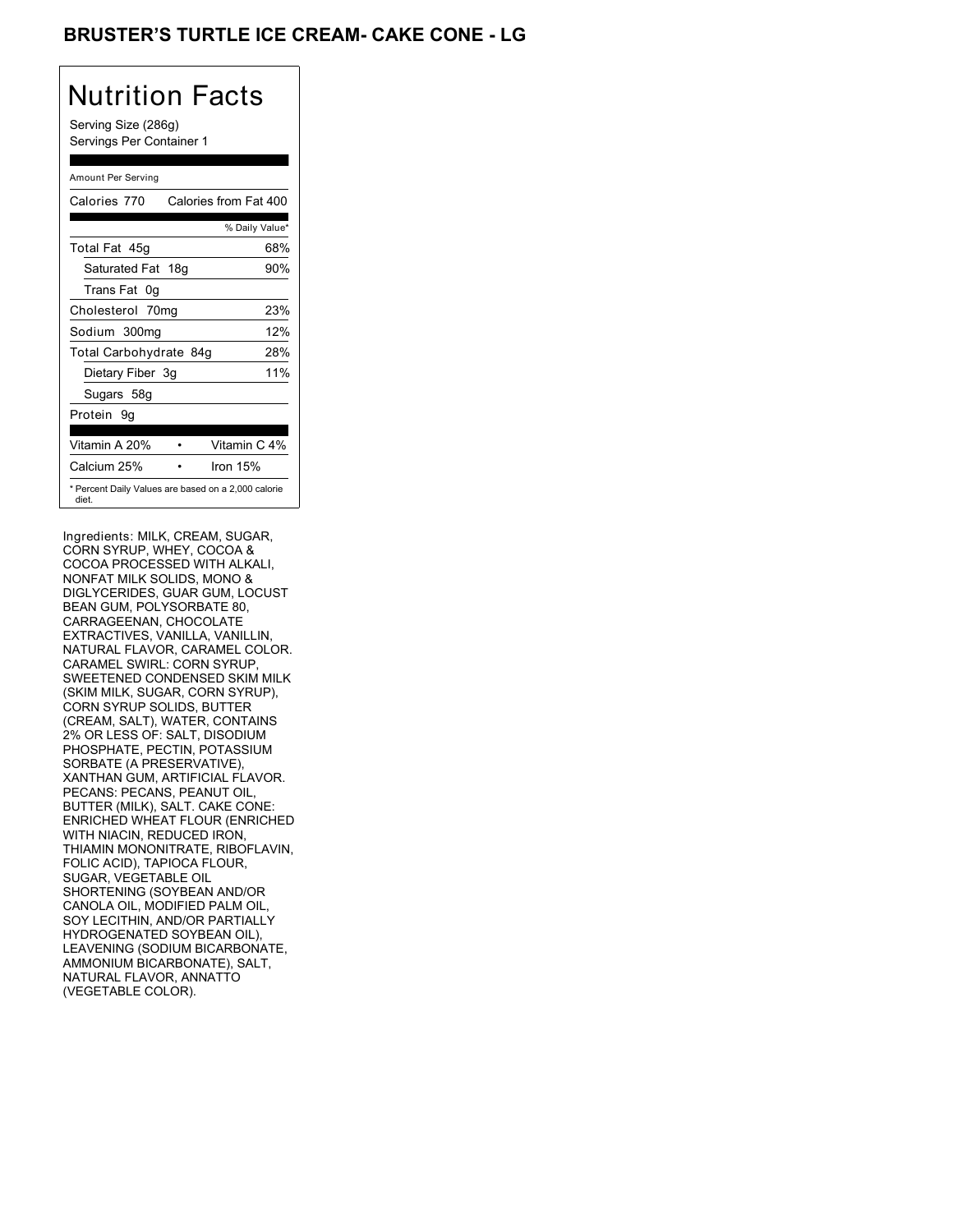## BRUSTER'S TURTLE ICE CREAM- WAFFLE CONE - SM

# Nutrition Facts

Serving Size (170g) Servings Per Container 1

#### Amount Per Serving

| Calories 500           | Calories from Fat 230                               |
|------------------------|-----------------------------------------------------|
|                        | % Daily Value*                                      |
| Total Fat 25g          | 39%                                                 |
| Saturated Fat 10g      | 49%                                                 |
| Trans Fat 0q           |                                                     |
| Cholesterol 45mg       | 14%                                                 |
| Sodium 140mg           | 6%                                                  |
| Total Carbohydrate 62g | 21%                                                 |
| Dietary Fiber 1g       | 6%                                                  |
| Sugars 39g             |                                                     |
| Protein 6q             |                                                     |
| Vitamin A 10%          | Vitamin C 2%                                        |
| Calcium 10%            | Iron $8\%$                                          |
| diet.                  | * Percent Daily Values are based on a 2,000 calorie |

Ingredients: MILK, CREAM, SUGAR, CORN SYRUP, WHEY, COCOA & COCOA PROCESSED WITH ALKALI, NONFAT MILK SOLIDS, MONO & DIGLYCERIDES, GUAR GUM, LOCUST BEAN GUM, POLYSORBATE 80, CARRAGEENAN, CHOCOLATE EXTRACTIVES, VANILLA, VANILLIN, NATURAL FLAVOR, CARAMEL COLOR. CARAMEL SWIRL: CORN SYRUP, SWEETENED CONDENSED SKIM MILK (SKIM MILK, SUGAR, CORN SYRUP), CORN SYRUP SOLIDS, BUTTER (CREAM, SALT), WATER, CONTAINS 2% OR LESS OF: SALT, DISODIUM PHOSPHATE, PECTIN, POTASSIUM SORBATE (A PRESERVATIVE), XANTHAN GUM, ARTIFICIAL FLAVOR. PECANS: PECANS, PEANUT OIL, BUTTER (MILK), SALT. WAFFLE CONE: ENRICHED BLEACHED WHEAT FLOUR (ENRICHED WITH NIACIN, REDUCED IRON, THIAMIN MONONITRATE, RIBOFLAVIN, FOLIC ACID), SUGAR, VEGETABLE SHORTENING (PARTIALLY HYDROGENATED SOYBEAN AND COTTONSEED OILS), WHOLE EGG, ARTIFICIAL FLAVOR (INCLUDING MALTODEXTRIN, MODIFIED CORNSTARCH, BUTTER, BUTTERMILK), DEXTROSE, SOY LECITHIN, ARTIFICIAL VANILLA FLAVOR.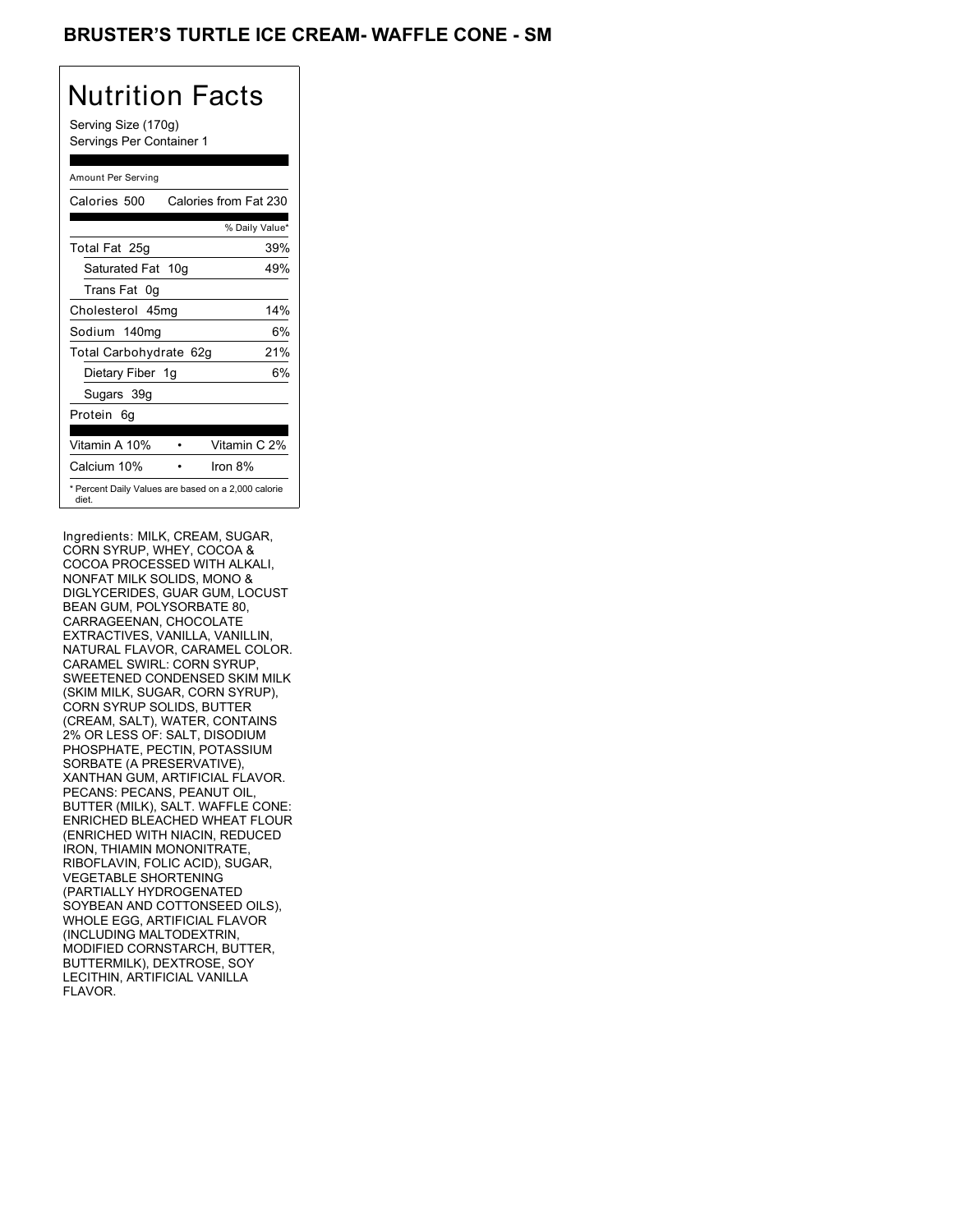### BRUSTER'S TURTLE ICE CREAM- WAFFLE CONE - REG

## Nutrition Facts

Serving Size (240g) Servings Per Container 1

#### Amount Per Serving

| Calories 690                                                 | Calories from Fat 330 |
|--------------------------------------------------------------|-----------------------|
|                                                              | % Daily Value*        |
| Total Fat 36g                                                | 56%                   |
| Saturated Fat 14g                                            | 71%                   |
| Trans Fat 0q                                                 |                       |
| Cholesterol 60mg                                             | 20%                   |
| Sodium 220mg                                                 | 9%                    |
| Total Carbohydrate 82g                                       | 27%                   |
| Dietary Fiber 2g                                             | 8%                    |
| Sugars 54g                                                   |                       |
| Protein 8q                                                   |                       |
| Vitamin A 15%                                                | Vitamin C 4%          |
| Calcium 20%                                                  | Iron $10%$            |
| * Percent Daily Values are based on a 2,000 calorie<br>diet. |                       |

Ingredients: MILK, CREAM, SUGAR, CORN SYRUP, WHEY, COCOA & COCOA PROCESSED WITH ALKALI, NONFAT MILK SOLIDS, MONO & DIGLYCERIDES, GUAR GUM, LOCUST BEAN GUM, POLYSORBATE 80, CARRAGEENAN, CHOCOLATE EXTRACTIVES, VANILLA, VANILLIN, NATURAL FLAVOR, CARAMEL COLOR. CARAMEL SWIRL: CORN SYRUP, SWEETENED CONDENSED SKIM MILK (SKIM MILK, SUGAR, CORN SYRUP), CORN SYRUP SOLIDS, BUTTER (CREAM, SALT), WATER, CONTAINS 2% OR LESS OF: SALT, DISODIUM PHOSPHATE, PECTIN, POTASSIUM SORBATE (A PRESERVATIVE), XANTHAN GUM, ARTIFICIAL FLAVOR. PECANS: PECANS, PEANUT OIL, BUTTER (MILK), SALT. WAFFLE CONE: ENRICHED BLEACHED WHEAT FLOUR (ENRICHED WITH NIACIN, REDUCED IRON, THIAMIN MONONITRATE, RIBOFLAVIN, FOLIC ACID), SUGAR, VEGETABLE SHORTENING (PARTIALLY HYDROGENATED SOYBEAN AND COTTONSEED OILS), WHOLE EGG, ARTIFICIAL FLAVOR (INCLUDING MALTODEXTRIN, MODIFIED CORNSTARCH, BUTTER, BUTTERMILK), DEXTROSE, SOY LECITHIN, ARTIFICIAL VANILLA FLAVOR.